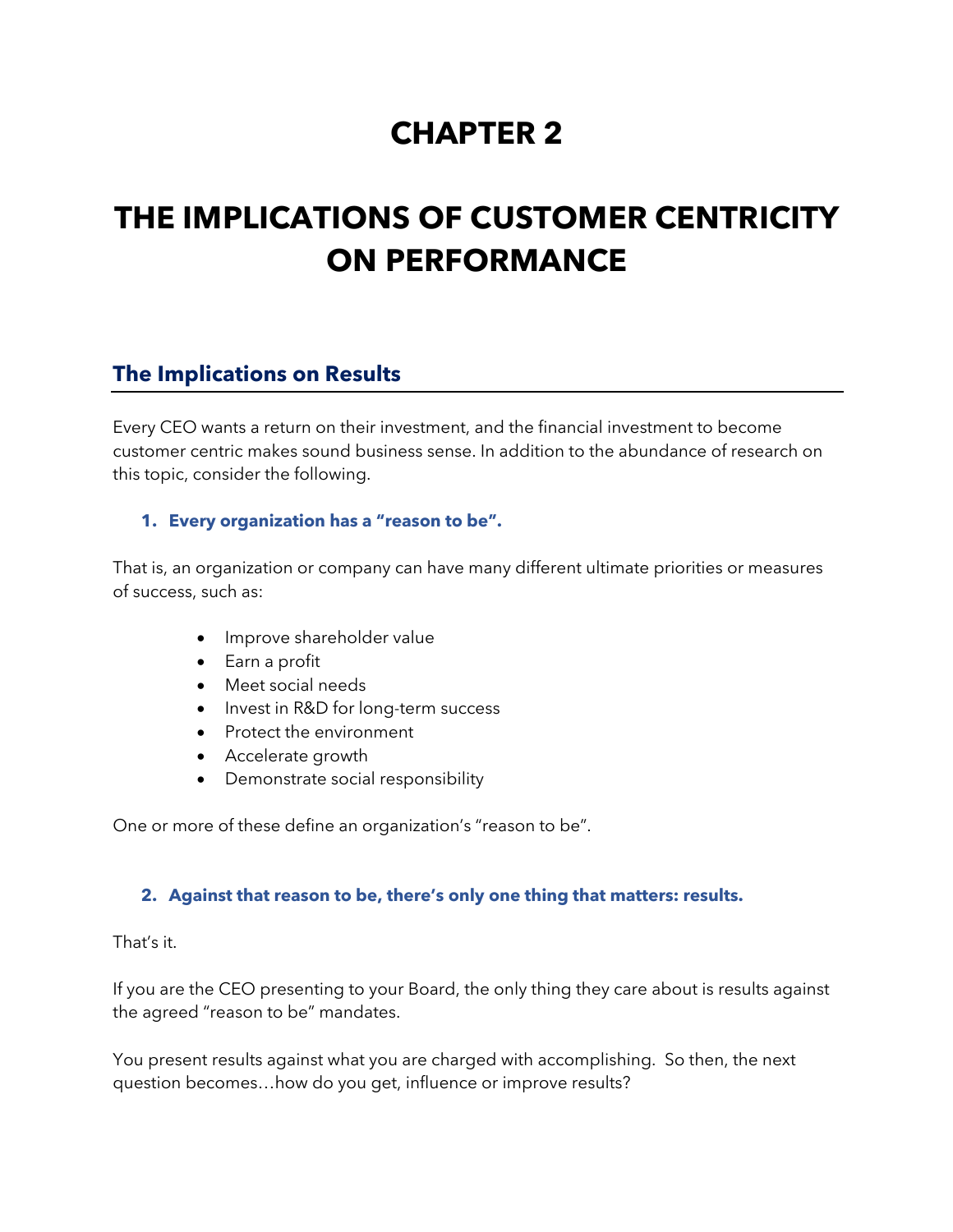## **3. All the results, in every company, without exception, come from the behaviors of people.**

People's behaviors, in their aggregate, produce an organization's results.

Companies heavily dependent on robotics require people to manufacture, program and maintain those robots. Organizations in the digital space need people to drive creativity, design and programming. Marketing based companies with massive brand equity would see the quick erosion of that equity if they were to shut their doors and lay off all their staff.

Results come from the behaviors of people. Therefore, if you want to change results, concentrate on changing the behaviors of the people, which, by the way, is no easy task.

#### **4. Tools can help drive behavior change.**

Tools have a place because tools can help you make behavior changes. They cannot do the job in and of themselves, but they can help. Unfortunately, many organizations decide simply to focus on tools and then hope they get the results they want. For example, a company may introduce new software thinking it is going to produce great results; but people must use the software and if they are inadequately trained to use it, then the results don't come as you envisioned. Being equipped with the necessary behaviors to appropriately use the tools was not made a priority.

Two key areas must become a focus for true behavior change to happen.

1. Frontline Leadership Capabilities

Leaders are the greatest influencers of behavior. Organizations follow leaders. Individuals follow their immediate supervisor. Changing how these people lead results in changing the behaviors of the people who follow them.

2. Skills of the People

If we build, improve and enhance the skills of the people in an organization, then their behaviors change. This must include three things:

- i. The reason behind acquiring the new skills (to build conviction)
- ii. The knowledge of how to behave differently (to build confidence)
- iii. The capability to apply that knowledge in practice (to build competence)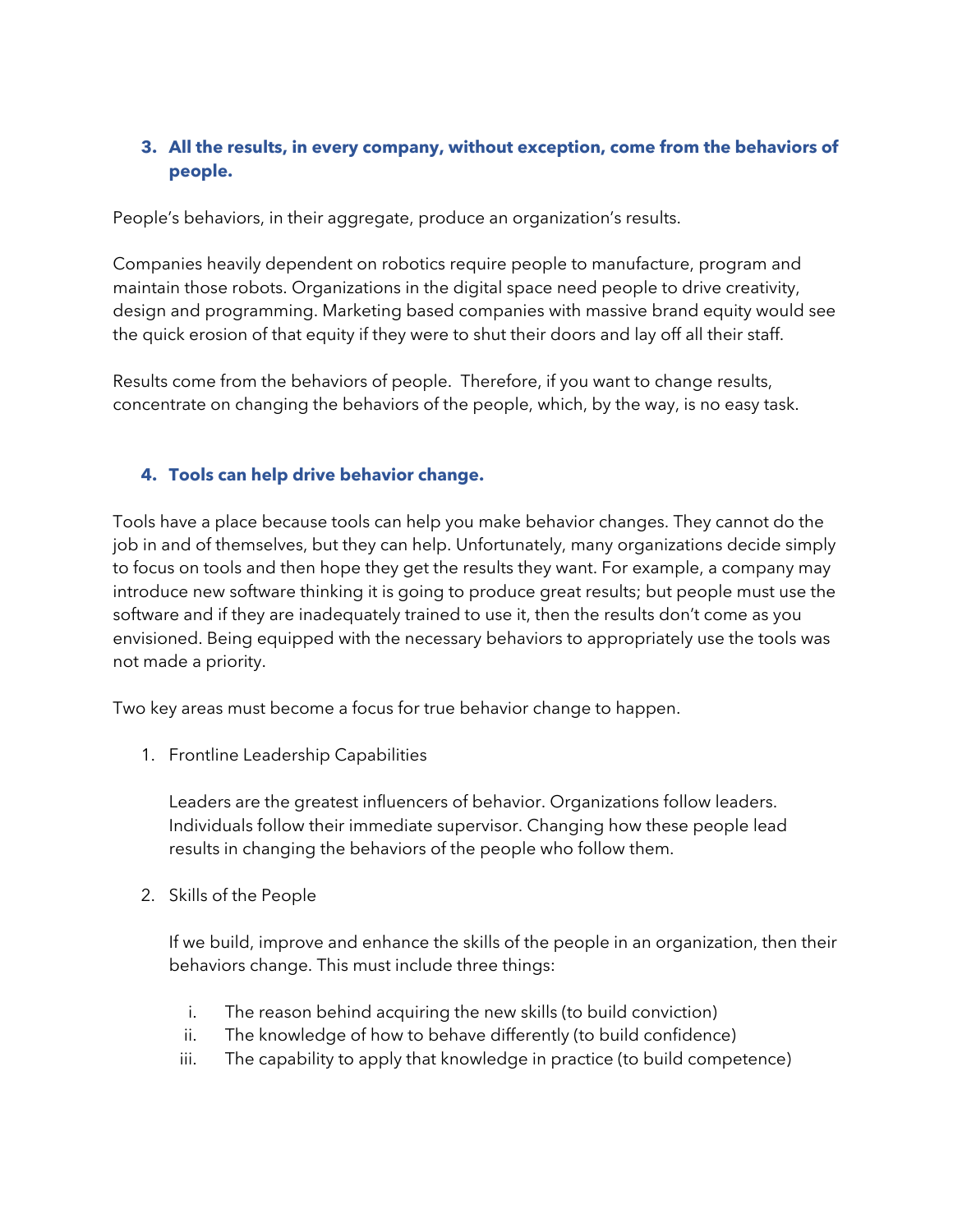In short, if you make people more skilled and train leaders to be better, then you subsequently change the behaviors of the people inside your organization.

When we link this overall approach back into the behaviors related to customer centricity, results improve: Net Promoter Score, your customer statistics, online ratings – whatever it is by which you measure results.

This recognition of importance of the potential contribution of every single person moves the organization from thinking: "We should be customer centric" to: "Changing the behaviors of the people to be more customer centric will improve results".

The rationale behind customer centricity is: if you change behavior, you change results and if you change results you then influence your reason to be. If one of your reasons to be is to improve shareholder value and profitability, then there is a wealth of data that says improving the customer experience will positively impact those objectives.

When every single person is thinking about how their actions are impacting the end customer, then the customer's experience will be significantly improved – which means significantly improved results.

# **The relationship between customer centricity and perceived value**

You may be fully committed to your customer's experience, but if your idea of a great experience is significantly different from that of your customer, then your efforts go to waste; or worse – you might even end up with an angry, dissatisfied customer.

## **Focus your customer centricity efforts on what your customer really values.**

When any customer comes to a particular company, they are looking for a product or service for which they are willing to pay money. How much they pay is linked directly to the value they believe they get from that product or service.

If you want to be customer centric, you must know what your customer values, otherwise you run the risk of making wrong assumptions and investing time, effort and resources into the improvement of an experience in a way your customers may not even care about!

The concept of value is defined by the customer as an exchange between what you are giving, and what you are getting; and how important it is to you. This value concept is then tied to the notion of personal importance, which is in turn linked to two things: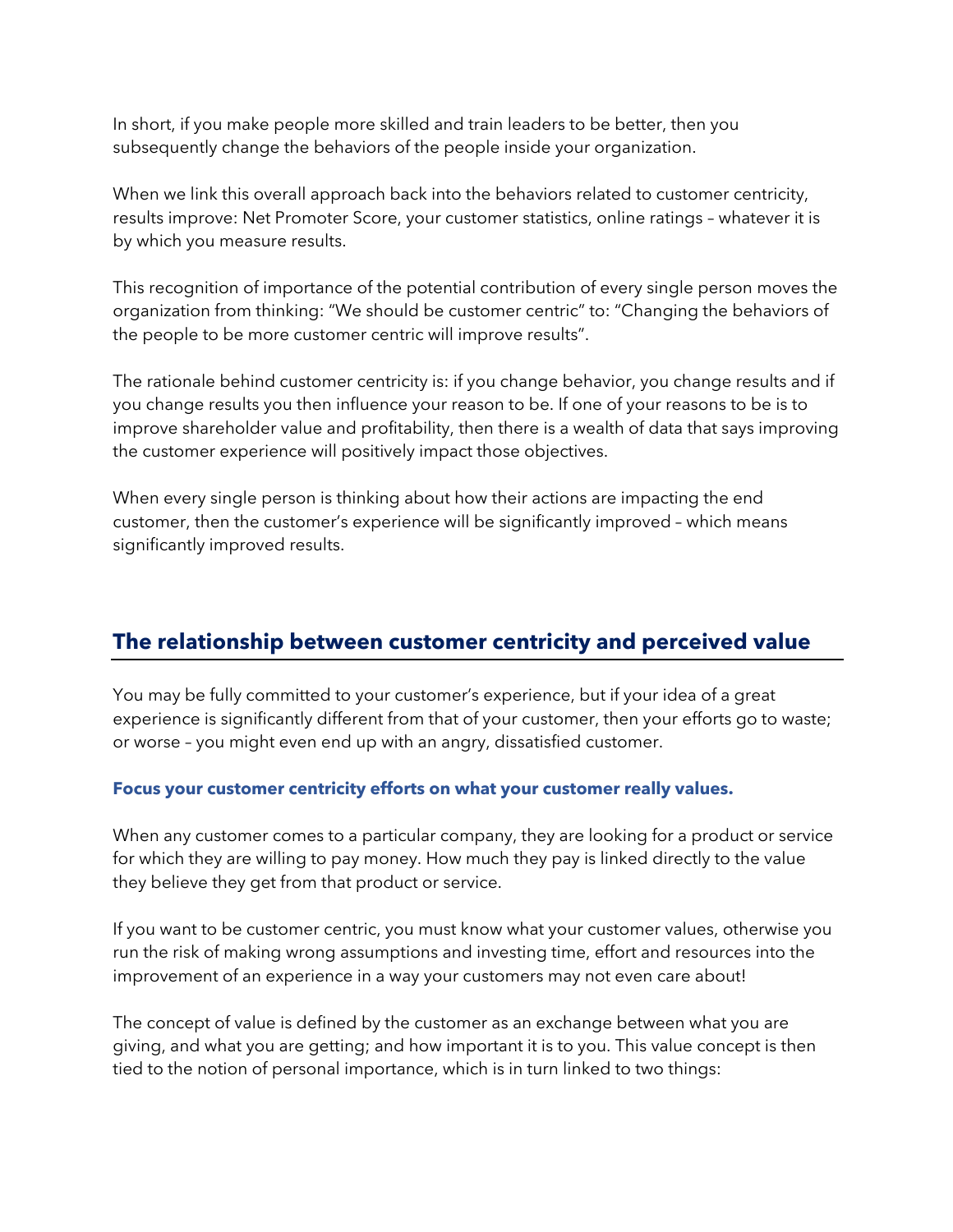- 1) The practicalities of life the tangible elements.
- 2) The emotional side of life things that may not have any extrinsic value but they are of meaningful intrinsic value.

Think of an old clunker of a car. From a tangible perspective, it is worth next to nothing; perhaps a few hundred dollars at most. But from an emotional standpoint, it is pure gold in its owner's world; it was gifted by a well-loved grandfather who passed away 11 months ago. It is the only vehicle the owner can currently afford and it will get them from Point A to Point B to see a grandmother who will pass away shortly as well. Clearly the actual value is much greater than its extrinsic blue book price.

The importance of something to the user is, in large part, what determines its value. You need to think about what the customer values when you start thinking about improving their experience, which means you need to understand the factors that influence value.

Think of the big dipper that has seven stars. In the Customer Value Constellation, there are also seven "stars" that represent the seven factors valued by the customer, and on what they might come to place the greatest weight.

# **1 – Personal preference**

"I bought this phone just because I like the way it looks and feels."

Very often, customers make decisions based primarily, if not solely, on what they like and what they want. There is no real logical reason behind those choices – it is just what they prefer. These preferences might be tied to obvious factors such as a product that tastes better or looks better than another. In other cases, it might be a completely intangible situation: someone who likes the rain better than the sun, or who'd rather read a book than watch TV, or who prefers furniture that's upholstered in fabric than in leather.

In the world of customer centricity, to neglect personal preference is to ignore a huge driver of human behavior. As humans, we often do things simply because we prefer them. Having said that, at times there may very well be a logical reason for the identified preferences.

Why do people buy one brand of handbag over another equally priced one? It is not necessarily because they are better – they just want that brand. They prefer it. Nothing more, nothing less. It may be possible to deconstruct what drove that preference, but it is critical to understand value is often based simply on personal preference, and is independent of everything else.

## **2 – Reputation**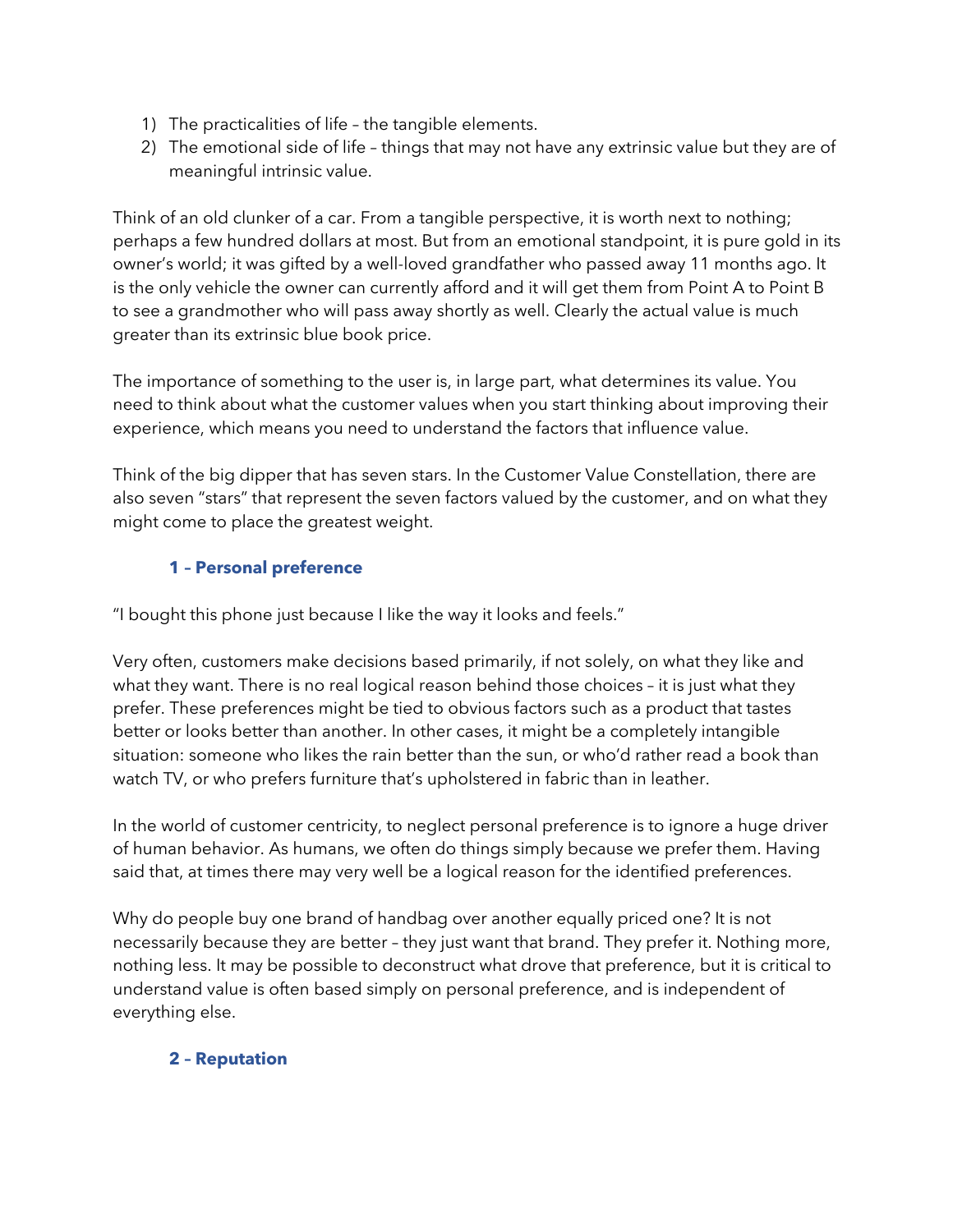"I bought this phone because everyone I talk to who has one, and everything I read about it, says, it is the best in every way."

Some customers tend to be heavily influenced by the reputation of a product or service. They look at reviews, they tally up the number of stars and they look back in time to see what kind of reputation an organization has. If yours is a company that you know your customers are evaluating according to reputation, then you need to think about how you are communicating your reputation to your customers. Every day buying decisions are made according to your company's reputation, and by extension your company's products and services.

Picture owning a dentistry office, and you are aware of the fact that in this space customers place signficant weight on internet reviews to help them decide what dentist is most worthy of their business. Consequently you decide to hire a digital marketing agency to help you focus on the "reputation star" in the value constellation.

That team is there to help you figure out how to get your current patients, who presumably think highly of you, to go the extra step to write a review and give you a rating online. The fascinating thing is that this type of influencing by reputation is not directly linked to what is happening in your dentistry office as it is to how you are going to convince patients to leave a positive review. How do you make that task easy? Seamless? Effective? Is it a prompt sent via text? Email? Now we are talking about software design – a software design company is driving your reputation, which is in turn enhancing the perceived value of your services, which is important to a portion of your potential customer base.

## **3 – The package**

"I bought this phone because of how it looks, the features it comes with, the after purchase care, and the easy-to-access help line."

"The package" is what's included with the product or service for sale.

Many customers make a decision according to that total package (not to be confused with a product's packaging). The package is the product, the related service, the ancillary items included, the options available and the way all of it is presented.

The CEO of a large corporation wants a luxury company car program that they can offer their executives. After evaluating many of the luxury car brands they select one in particular…because its *package* is unbeatable. The sales person delivers the car personally and directly to the corporation or individual's home, whichever they prefer; and brings with them an individual who knows and can explain every detail about the car and all its features. When the presentation is complete, they then provide the buyer with the name and personal cell phone number of the person to contact in the case of regular servicing needs, or if at any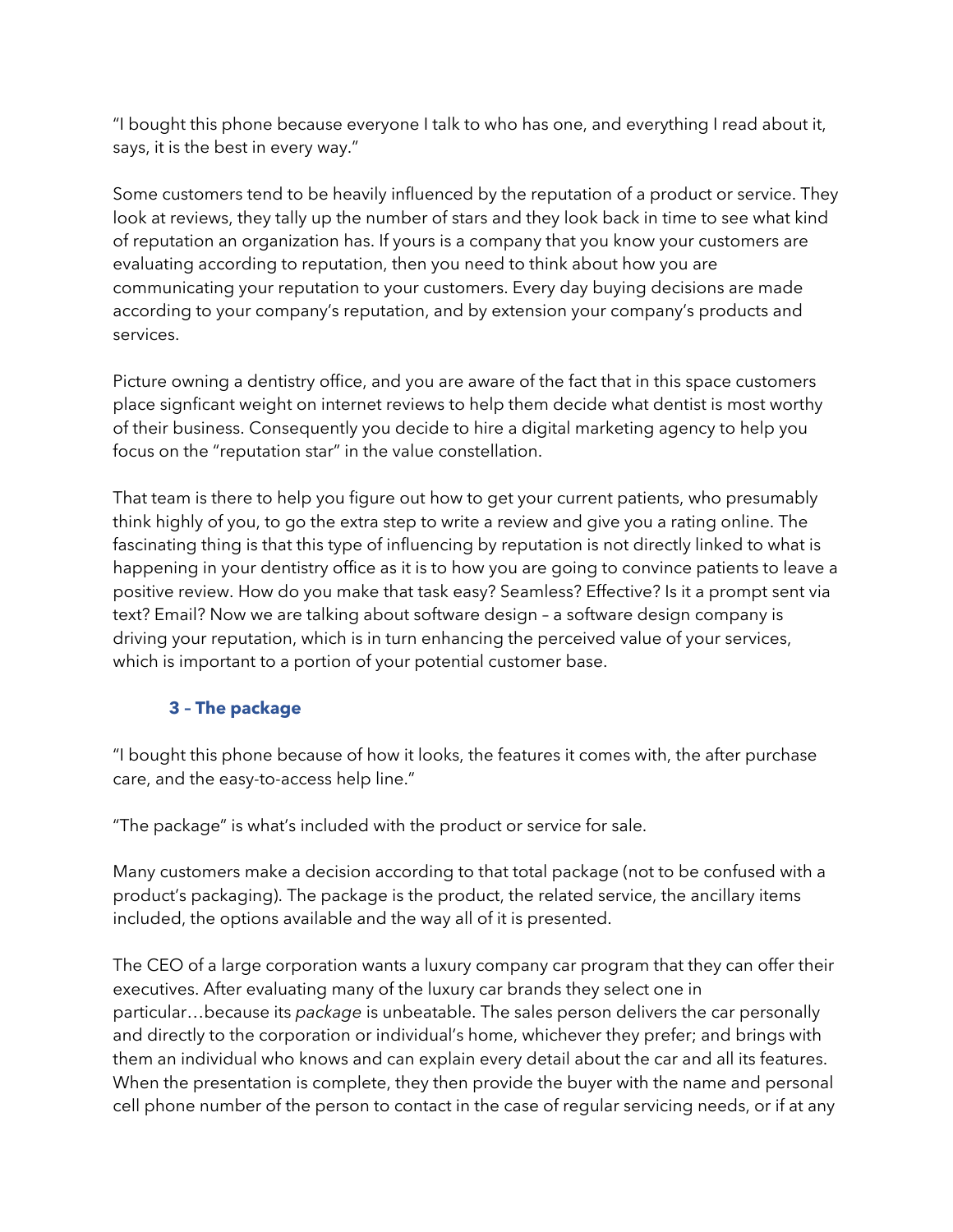time there is a problem with the car. They also explain that a driver will come promptly to pick up the car either at their home or office, and leave a loaner for them to use whenever service is required.

For busy executives, it's clear why this package drives the purchase decision: it allows them additional time to focus on running the company.

#### **4 – Price**

"I bought this phone because it is the cheapest one available with the features I want."

Oftentimes, customers place value on price. It can be either high (most expensive) or low (least expensive) – but as you might assume, in this category most of the time customers place value on low price points. If this is the case, as an organization you need to be a lowcost producer. Your entire team must focus on taking costs out of the business and doing what they can to service the customer's value emphasis on price.

When customers go to a "bargain basement store", they likely don't care deeply about how spotless the uniform is on the person behind the cash register. On the other hand, if they go to an upscale store in the same industry, they might very well expect to see a crisp, clean, sharp looking uniform on all the employees. In the first case, the customer's primary value star is: low price. In the second scenario customers are charged more money, and therefore, their expectations are higher in accordance with the price they're paying. Price has determined their expectation.

#### **5 – Differentiation**

"I bought this phone because it has features none of the others have, and a product replacement plan unlike, and better, than all the other companies."

The customer needs the product or service to be different. This can be seen in situations where there are two very comparable products. Think of airlines. If you are like most customers, you probably do not see any discernable difference between the airlines flying to your location of choice, so you merely choose the one that fits your schedule. In the case of airlines, the customer may not really be concerned with differentiation. In their mind, airlines may all essentially be the same, and they just want to get from Point A to Point B. Alternatively, some aspect of the travel experience may be very important (i.e. legroom, or no flight cancellations) and airlines can choose to differentiate themselves in those areas.

There are industries in which differentiation plays a huge role. Take cosmetics, for example. Cosmetics lines differentiate themselves from one another in noticeable ways. One line emphasizes its use of only organic ingredients, another line focuses on the fact that it never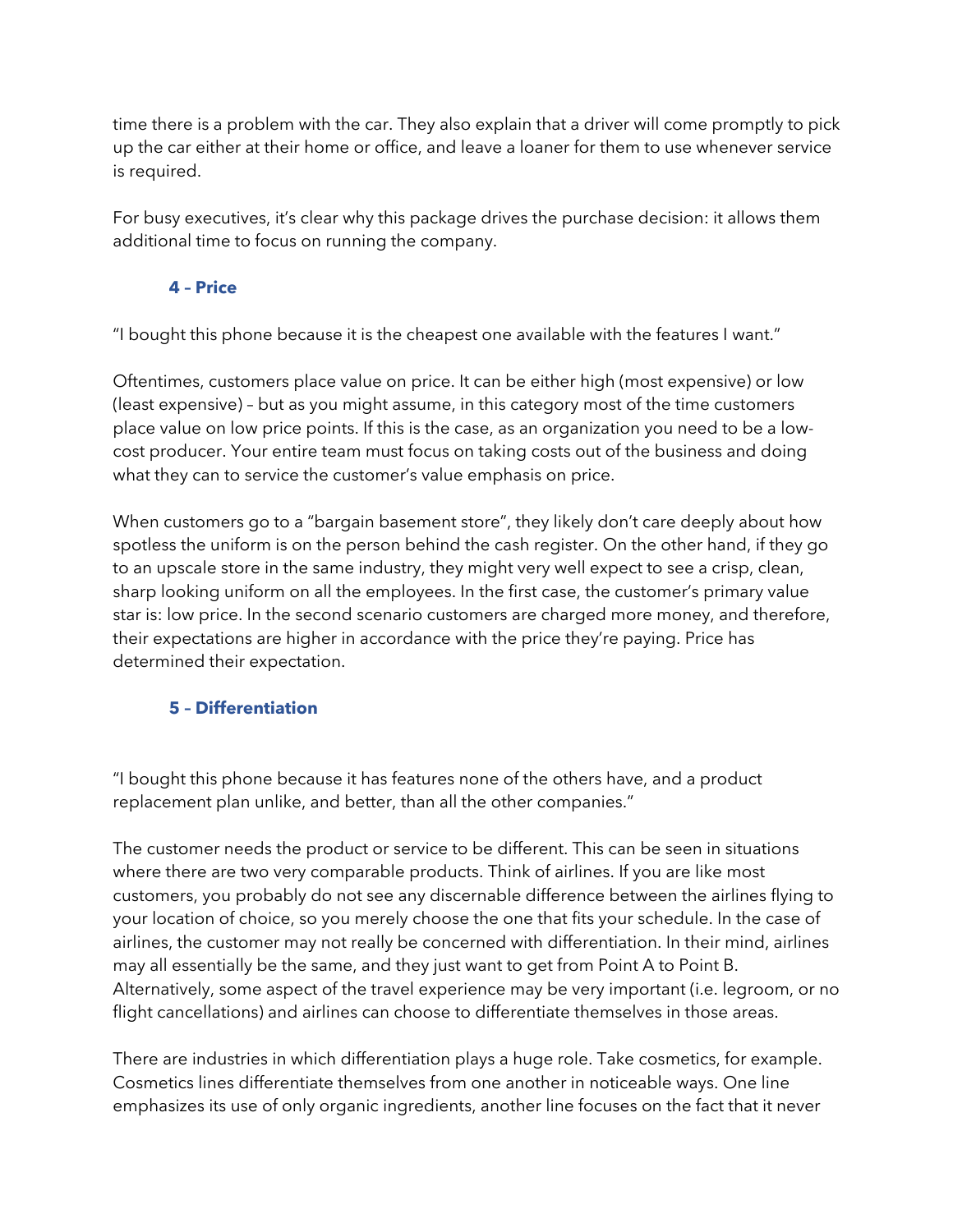tests on animals, another line manufactures all its products in Canada exclusively, and so on. If you are a customer who cares deeply about the Canadian economy, you will buy the line that manufactures in Canada. If you are a lover of animals, you choose the line that differentiates itself on the premise that it never tests on animals. If you are a customer who wants to buy makeup but could not care less about differentiation, then you will probably choose whatever you see first.

When differentiation is important to customers, knowing how they differentiate becomes crucial.

# **6 – Quality**

"I bought this phone because it is the best made, never breaks, always works as promised, and is completely reliable, always."

Quality is when a customer makes a purchasing decision based on the quality of a product. When you buy a top-rated cell phone, you might pay \$1,000 even though you can buy a different phone from the telecommunications store down the street for \$99. The quality of the first, however, is of the highest. Similarly, at the grocery store, when you buy a brand name product off the shelf, you get better quality than if you grabbed a no-name version.

When customers value quality, they are not focusing on price. Whether it is coffee, technology or dinner out, they are looking for something they would tell others about, or that is visually appealing, or functional, or durable, or reliable – whatever their "quality" definition may be.

In all of these cases, in a customer centric organization employees are engaged, caring, owning and doing what they can to accomplish the quality they know their customers value.

# **7 – Impact**

"I bought this phone because I want to be seen as trendy and 'in fashion'."

## OR

"I bought this phone because it connects seamlessly to all my other devices and so enhances my productivity."

This star is a particularly intriguing one. It asks the questions: "What is the impact I will get as a result of buying this specific product or service?"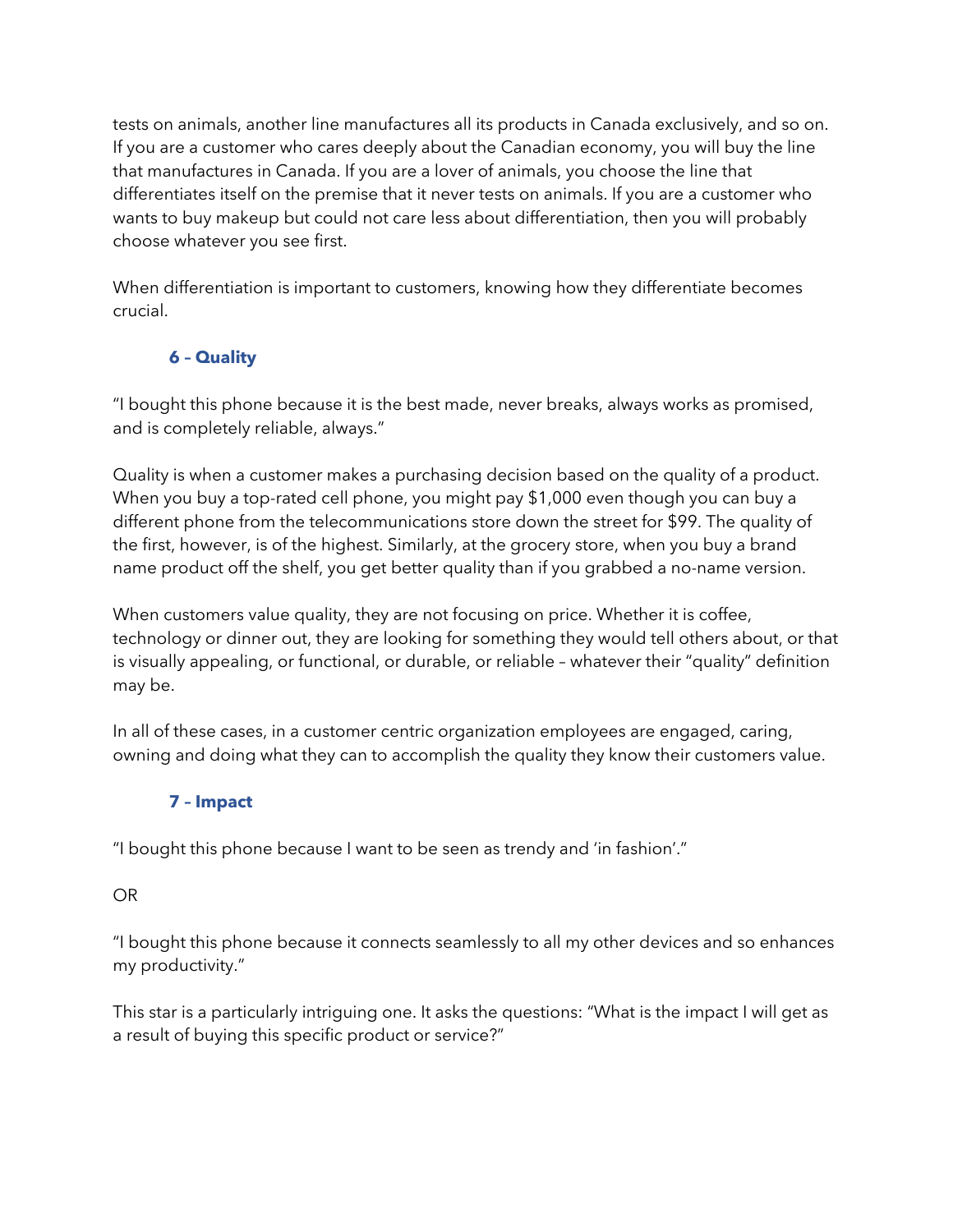You have a job interview next week and you want to know what impact you will make if you buy one power suit versus another. The impact you want to have is to make a great first impression.

Or, you are a woodworker on the market for a new saw. You buy the one with a very specific kind of blade that only needs to be sharpened every 6 months, as opposed to many other types of saws that require sharpening after just 4 to 5 passes. The impact you want to have by purchasing the saw is greater efficiency in your work because you can get hundreds more cuts, which means less time spent sharpening.

Celebrity endorsement in big-brand marketing is a great example of the impact star in the Value Constellation: millions of consumers absolutely adore one particular movie star and want to be just like her so when they see her endorsing a particular line of skincare products, they choose to purchase from that one.

#### **The implications of the Value Constellation on customer centricity**

When we think about customer centricity, it becomes clear what is needed to be successful. This focus comes from the customer and what they value. Ignoring or overlooking this leaves the commitment to customer centricity without a clear vision to pursue, and so extremely difficult to create a great customer experience every time.

#### **About the 7 stars in the Value Constellation**

Clearly your customer may not value simply, and only, one star. They may value many, each to a different degree. If this is the case, identify the appropriate "blend" of impact made by the stars they do value, and work towards that vision. Further, this may change by product line within a single company, or by segmentation of your customer mix by age, demographic, income, etc.

# **Lifetime value**

Every customer has a "lifetime value". It is important to bear this in mind because it puts the real value of the customer to organization in perspective; that is "what is the potential revenue that a single customer could bring our company if they were to buy from us their entire life?